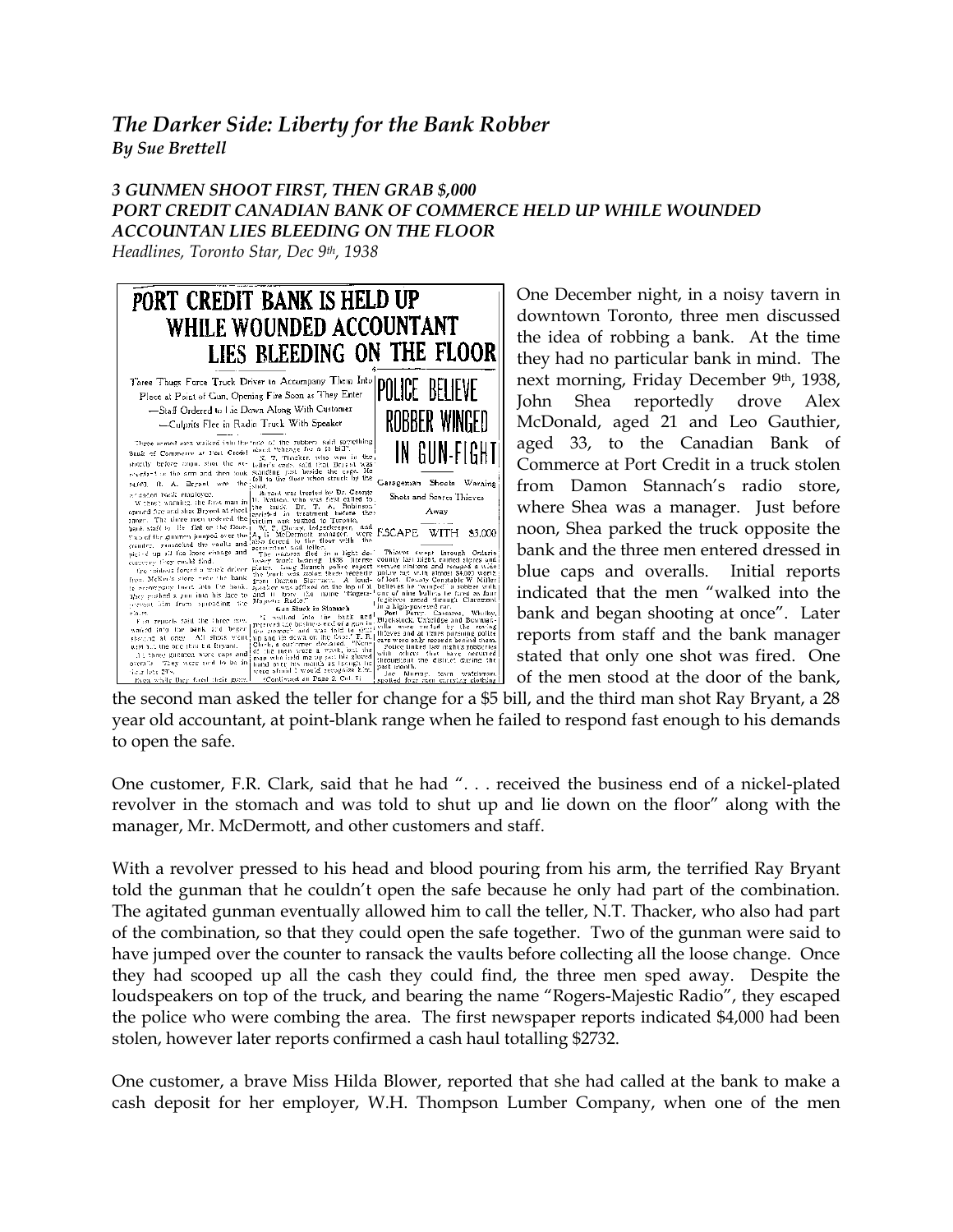threatened her "Get down on the floor or I'll put a bullet through the back of your neck". She said that the men were "searing and using all sorts of bad language". The gunmen did not find the money she was carrying.

Within one week of the robbery, police arrested Gauthier in a restaurant on College Street, and McDonald as he entered his home at Poplar Plains Road. Following the arrests, city detectives gathered up ten men from the streets of Toronto for a line-up, together with McDonald and Gauthier. McDonald was positively identified as the man who stood outside the bank just before the robbery, but Gauthier was not identified.



At Brampton court on December 19th, 1938, Leo Gauthier and Alex McDonald were charged with armed robbery of the Canadian Bank of Commerce in Port Credit and attempting to maim Ray Bryant. It was not until over a month later, on the night of January 21<sup>st</sup>, 1939, that a squad of detectives awakened John Shea from his sleep at gunpoint and arrested him. Once Shea had been arrested and had admitted to driving the truck in the Port Credit bank robbery, the trial could go ahead and the three alleged bank robbers could be brought to justice . . . or could they?

Shea and Alex McDonald were also facing charges relating to two other incidents. Shea faced charges of holding up John Smith, shoemaker, in his Queen Street East store, and stealing \$100. Shea, Alex McDonald, and his older brother, Donald "Mickey" McDonald, were implicated in the death of James Windsor, a bookie in North Toronto, who was murdered on the night of January 7<sup>th</sup>, 1939. At the murder trial, on May 3<sup>rd</sup>, 1939 in a Toronto court, Shea testified against Alex and Mickey McDonald. Mickey was on trial for the second time; he had been convicted in the spring of 1939 but had won a new trial. Mickey accused Shea of framing him because he thought he had been double-crossed over the Port Credit hold-up.

The trail of Shea, McDonald and Gauthier in the Port Credit bank robbery continued at Brampton court on June 22nd, 1939, but only for one day. There was an uproar in court as the trial was abruptly halted when Attorney-General Conant stated that "the accused must be tried by jury". This impending direction indicated that the penalty for the accused could exceed more than five years. The trial did not resume again until October 30th, 1939.

On October 30th, witnesses were called to testify regarding the shooting of Ray Bryant. There were no less than three different accounts surrounding who fired the shot. Although Bryant had been unable to describe his attacker immediately following the robbery, other than he was "short", he now believed Alex McDonald was the man who shot him. Shea stated that Gauthier was the man who had fired the short that injured Bryant. However, Mr. Regan, defence council, said that "Shea had misled the Crown when he said that Gauthier did the shooting"